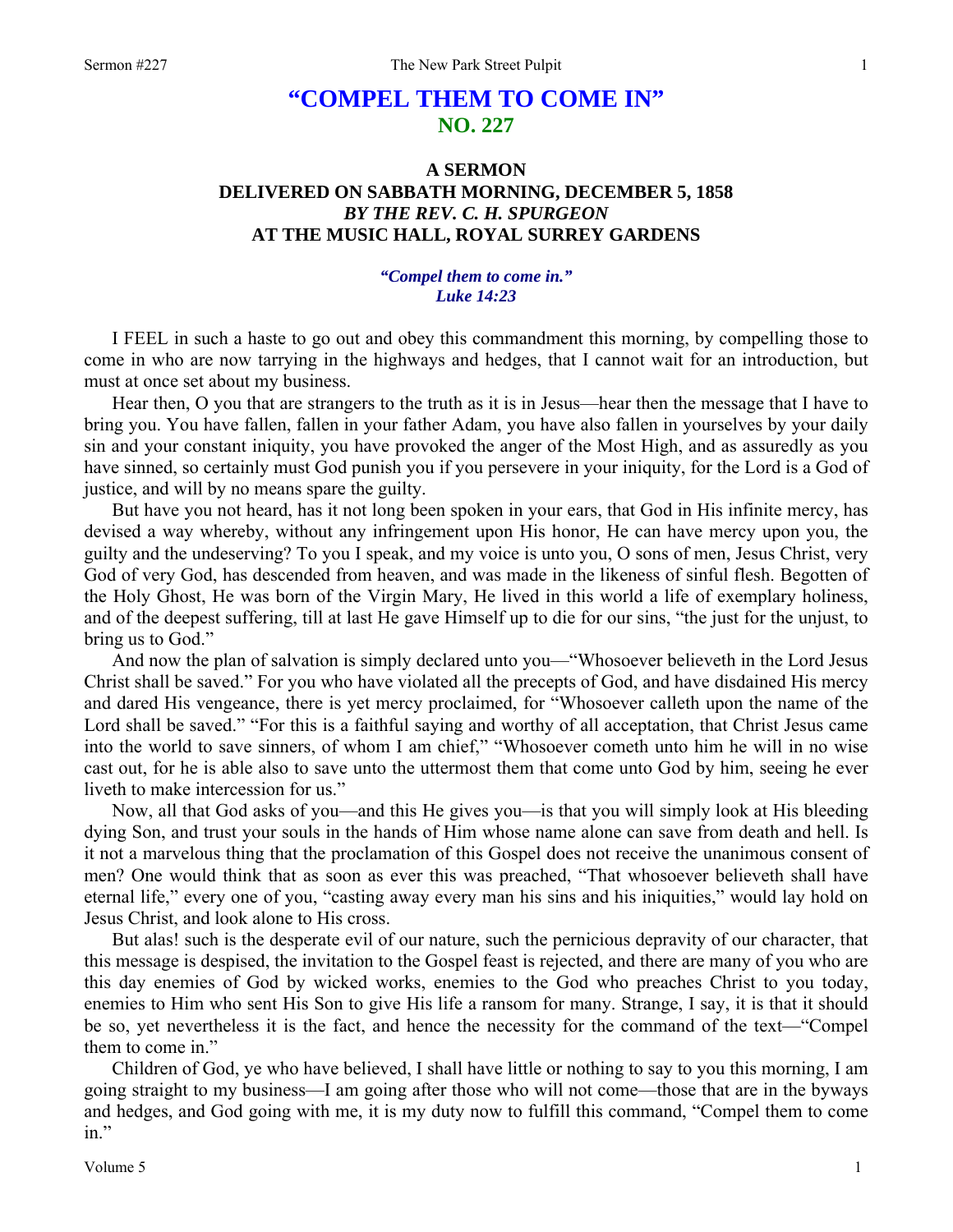First, I must *find you out,* secondly, I will go to work to *compel you to come in*.

**I.** First, I must FIND YOU OUT.

2

If you read the verses that precede the text, you will find amplification of this command, "Go out quickly into the streets and lanes of the city, and bring in hither the poor, the maimed, the halt, and the blind," and then afterwards, "Go out into the highways," bring in the vagrants, the highwaymen, "and into the hedges," bring in those who have no resting place for their heads, and are lying under the hedges to rest, bring them in also, and "compel them to come in."

Yes, I see you this morning, you that are *poor*. I am to compel *you* to come in. You are poor in circumstances, but this is no barrier to the kingdom of heaven, for God has not exempted from His grace the man that shivers in rags, and who is destitute of bread. In fact, if there is any distinction made, the distinction is on your side and for your benefit—"Unto you is the word of salvation sent," "For the poor have the gospel preached unto them." But especially I must speak to you who are *poor spiritually*. You have no faith, you have no virtue, you have no good work, and you have no grace, and what is poverty worse still, you have no hope.

Ah, my Master has sent *you* a gracious invitation. Come and welcome to the marriage feast of His love. "Whosoever will, let him come and take of the waters of life freely." Come, I must lay hold upon you, though you be defiled with the foulest filth, and though you have nought but rags upon your back, though your own righteousness has become as filthy clouts, yet must I lay hold upon you, and invite you first, and even compel you to come in.

And now I see you again. You are not only poor, but you are *maimed*. There was a time when you thought you could work out your own salvation without God's help, when you could perform good works, attend to ceremonies, and get to heaven by yourselves, but now you are maimed, the sword of the law has cut off your hands, and now you can work no longer, you say, with bitter sorrow—

### *"The best performance of my hands, Dares not appear before Thy throne."*

You have now lost all power to obey the law. You feel that when you would do good, evil is present with you. You are maimed, you have given up, as a forlorn hope, all attempt to save yourself because you are maimed and your arms are gone. But you are worse off than that, for if you could not work your way to heaven, you could walk your way there along the road by faith, but you are maimed in the feet as well as in the hands, you feel that you cannot believe, that you cannot repent, that you cannot obey the stipulations of the Gospel. You feel that you are utterly undone, powerless in every respect to do anything that can be pleasing to God. In fact, you are crying out—

> *"Oh, could I but believe, Then all would easy be, I would, but cannot, Lord relieve, My help must come from Thee."*

To you am I sent also. Before *you* am I to lift up the blood-stained banner of the cross, to you am I to preach this Gospel, "Whoso calleth upon the name of the Lord shall be saved," and unto you am I to cry "Whosoever will, let him come and take of the water of life freely."

There is yet another class. You are halt. You are halting between two opinions. You are sometimes seriously inclined, and at another time worldly gaiety calls you away. What little progress you do make in religion is but a limp. You have a little strength, but that is so little that you make but painful progress. Ah, limping brother, to you also is the word of this salvation sent. Though you halt between two opinions, the Master sends me to you with this message, "How long halt ye between two opinions? If God be God, serve him; if Baal be God, serve him." Consider your ways, set your house in order, for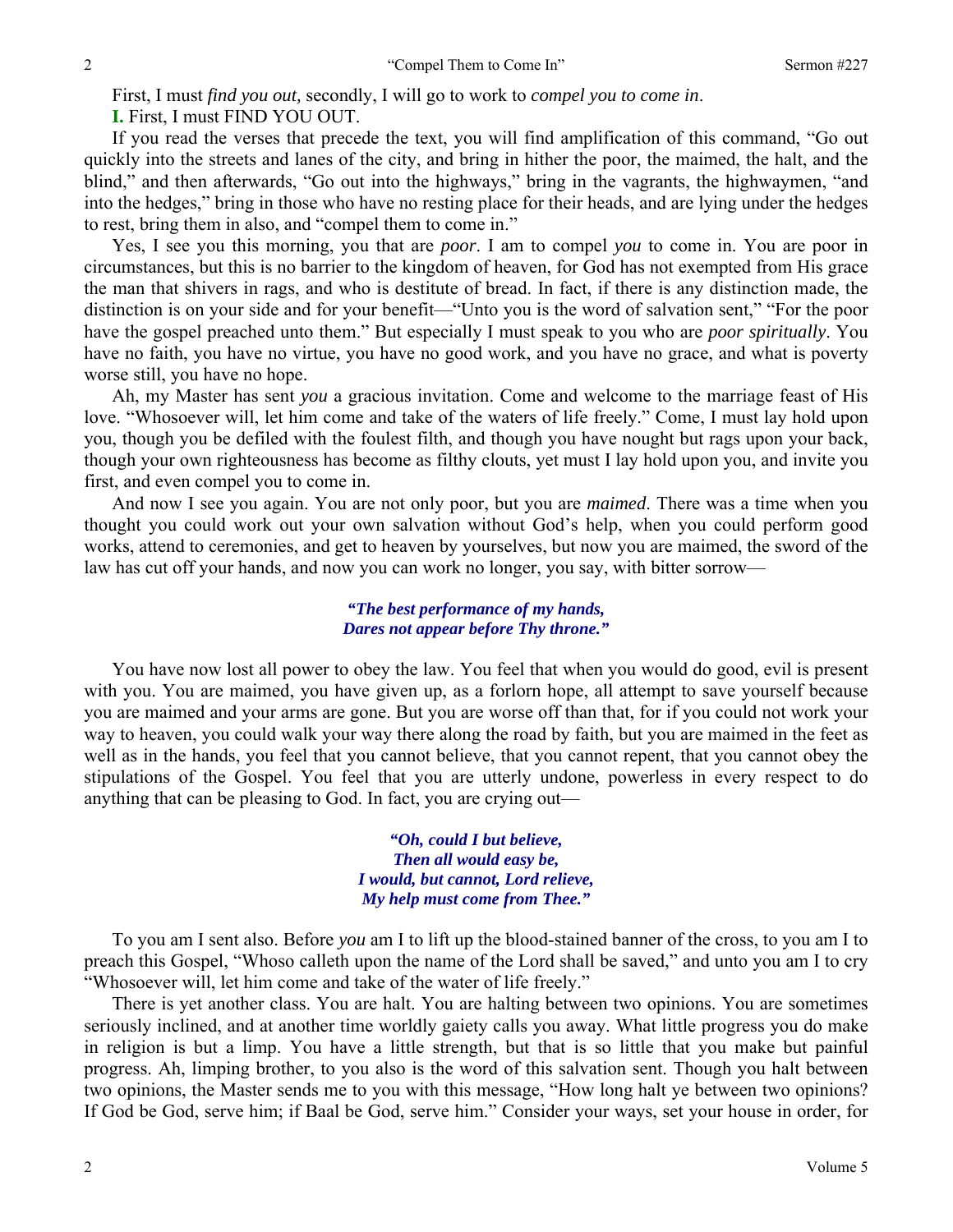you shalt die and not live. Because I will do this, prepare to meet your God, O Israel! Halt no longer, but decide for God and His truth.

And yet, I see another class—*the blind*. Yes, you who cannot see yourselves, that think yourselves good when you are full of evil, that put bitter for sweet and sweet for bitter, darkness for light and light for darkness, to you am I sent. You, blind souls that cannot see your lost estate, who do not believe that sin is so exceedingly sinful as it is, and who will not be persuaded to think that God is a just and righteous God, to you am I sent. To you too that cannot see the Savior, that see no beauty in Him that you should desire Him, who see no excellence in virtue, no glories in religion, no happiness in serving God, no delight in being His children, to you also, am I sent.

Ay, to whom am I not sent if I take my text? For it goes further than this—it not only gives a particular description so that each individual case may be met, but afterwards it makes a general sweep and says, "Go into the highways and hedges."

Here we bring in all ranks and conditions of men—my lord upon his horse in the highway, and the woman trudging about her business, the thief waylaying the traveler—all these are in the highway, and they are all to be compelled to come in, and there away in the hedges there lie some poor souls whose refuges of lies are swept away, and who are seeking now to find some little shelter for their weary heads, to you also, are we sent this morning. This is the universal command—compel them to come in.

Now I pause after having described the character, I pause to look at the Herculean labor that lies before me. Well did Melancthon say, "Old Adam was too strong for young Melancthon." As well might a little child seek to compel a Samson, as I seek to lead a sinner to the cross of Christ. And yet my Master sends me about the errand.

Lo, I see the great mountain before me of human depravity and stolid indifference, but by faith I cry, "Who art thou, O great mountain? before Zerubbabel thou shalt become a plain." Does my Master say compel them to come in? Then, though the sinner be like Samson and I a child, I shall lead him with a thread. If God saith *do* it, if I attempt it in faith it *shall be done,* and if with a groaning, struggling, and weeping heart, I so seek this day to compel sinners to come to Christ, the sweet compulsions of the Holy Spirit shall go with every word, and some indeed shall be compelled to come in.

**II.** And now to the work—directly to the work. Unconverted, unreconciled, unregenerate men and women, I am to COMPEL YOU TO COME IN.

Permit me first of all to accost you in the highways of sin and tell you over again my errand. The King of heaven this morning sends a gracious invitation to you. He says, "As I live, saith the LORD, I have no pleasure in the death of him that dieth, but had rather that he should turn unto me and live." "Come now and let us reason together, saith the LORD, though your sins Be as scarlet, they shall be as wool; though they be red like crimson, they shall be whiter than snow."

Dear brother, it makes my heart rejoice to think that I should have such good news to tell you, and yet I confess my soul is heavy because I see you do not think it good news, but turn away from it, and do not give it due regard. Permit me to tell you what the King has done for you. He knew your guilt, He foresaw that you would ruin yourself. He knew that His justice would demand your blood, and in order that this difficulty might be escaped, that His justice might have its full due and that you might yet be saved, *Jesus Christ has died.*

Will you, just for a moment, glance at this picture? You see that man there on His knees in the garden of Gethsemane, sweating drops of blood. You see this next, you see that miserable sufferer tied to a pillar and lashed with terrible scourges, till the shoulder bones are seen like white islands in the midst of a sea of blood. Again look at this third picture, it is the same man hanging on the cross with hands extended and with feet nailed fast, dying, groaning, bleeding, I thought the picture spoke and said, "It is finished."

Now, all this has Jesus Christ of Nazareth done in order that God might consistently with His justice pardon sin, and the message to you this morning is this—"Believe on the Lord Jesus Christ and thou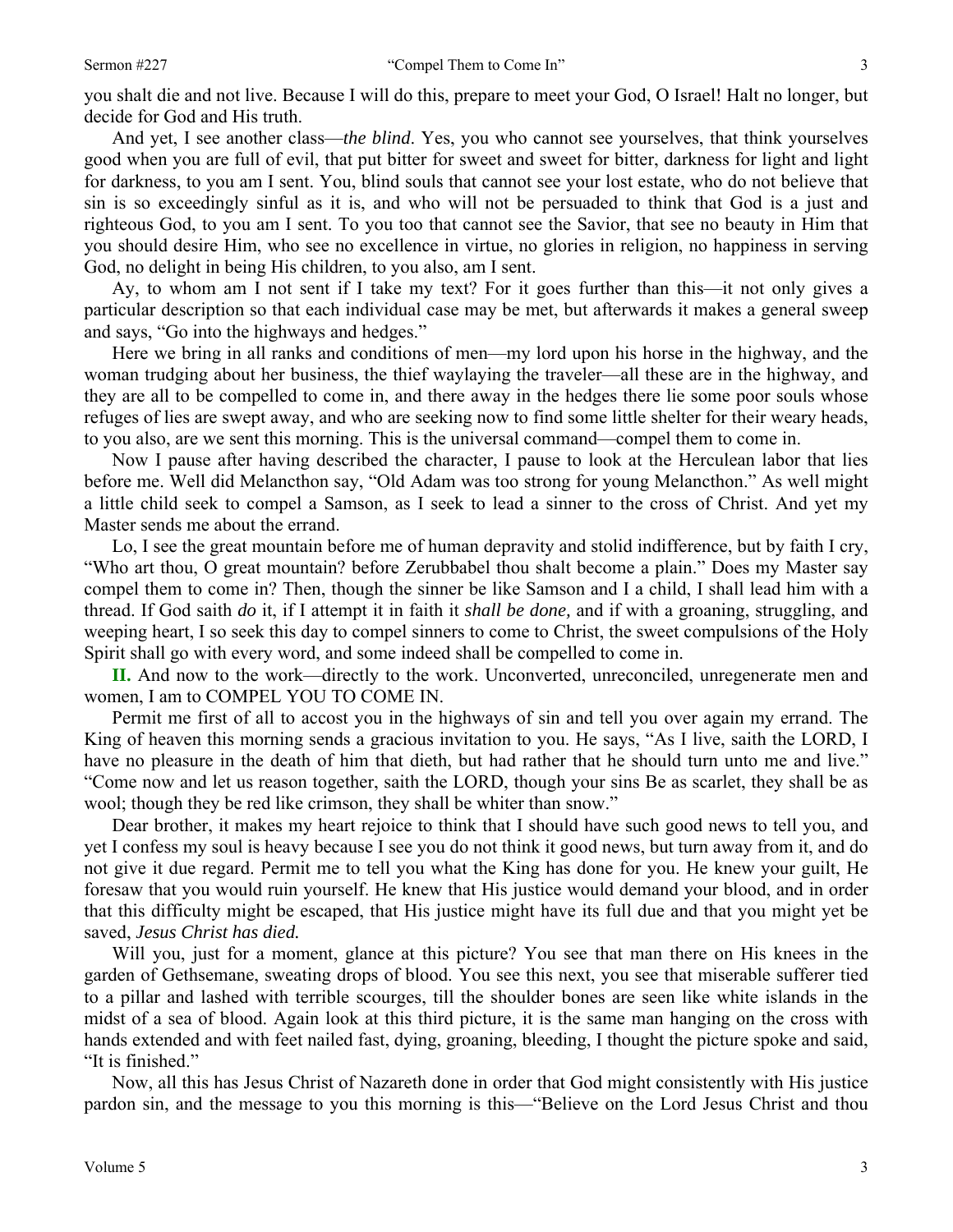shalt be saved." That is, trust Him, renounce your works and your ways, and set your heart alone on this man who gave Himself for sinners.

Well brother, I have told you the message, what sayest thou unto it? Do you turn away? You tell me it is nothing to you, you cannot listen to it, that you will hear me by and by, but you will go your ways this day and attend to your farm and merchandize. Stop, brother, I was not told merely to tell you and then go about my business. No, I am told to compel you to come in, and permit me to observe to you before I further go, that there is one thing I can say—and to which God is my witness this morning, that I am in earnest with you in my desire that you should comply with this command of God.

You may despise your own salvation, but I do not despise it. You may go away and forget what you shall hear, but you will please to remember that the things I now say cost me many a groan ere I came here to utter them. My inmost soul is speaking out to you, my poor brother, when I beseech you by Him who lives and was dead, and is alive for evermore, consider my Master's message which He bids me now address to you.

But do you spurn it? Do you still refuse it? Then I must change my tone a minute. I will not merely tell you the message, and invite you as I do with all earnestness, and sincere affection—I will go further. Sinner, in God's name I *command* you to repent and believe.

Do you ask me whence my authority? I am an ambassador of heaven. My credentials, some of them secret and in my own heart, and others of them open before you this day in the seals of my ministry, sitting and standing in this hall, where God has given me many souls for my hire. As God, the everlasting One has given me a commission to preach His Gospel, I command you to believe in the Lord Jesus Christ, not on my own authority, but on the authority of Him who said, "Go ye into all the world and preach the gospel to every creature," And then annexed this solemn sanction, "He that believeth and is baptized shall be saved, but he that believeth not shall be damned."

Reject my message and remember, "He that despised Moses' law died without mercy under two or three witnesses: of how much sorer punishment, suppose ye, shall he be thought worthy, who hath trodden under foot the Son of God?"

An ambassador is not to stand below the man with whom he deals, for we stand higher. If the minister chooses to take his proper rank, girded with the omnipotence of God, and anointed with His holy unction, he is to command men, and speak with all authority compelling them to come in, "Command, exhort, rebuke with all long-suffering."

But do you turn away and say you will not be commanded? Then again will I change my note. If that avails not, all other means shall be tried. My brother, I come to you simple of speech, and I *exhort* you to flee to Christ. O my brother, do you know what a loving Christ He is? Let me tell you from my own soul what I know of Him.

I too, once despised Him. He knocked at the door of my heart and I refused to open it. He came to me, times without number, morning by morning, and night by night; He checked me in my conscience and spoke to me by His Spirit, and when, at last, the thunders of the law prevailed in my conscience, I thought that Christ was cruel and unkind. O, I can never forgive myself that I should have thought so ill of Him. But what a loving reception did I have when I went to Him.

I thought He would smite me, but His hand was not clenched in anger but opened wide in mercy. I thought full sure that His eyes would dart lightning flashes of wrath upon me, but instead thereof, they were full of tears. He fell upon my neck and kissed me, He took off my rags and did clothed me with His righteousness, and caused my soul to sing aloud for joy, while in the house of my heart and in the house of His church there was music and dancing, because His son that He had lost was found, and he that was dead was made alive. I exhort you then, to look to Jesus Christ and to be lightened.

Sinner, you will never regret it—I will be bondsman for my Master that you will never regret it you will have no sigh to go back to your state of condemnation, you shall go out of Egypt and shall go into the promised land and shall find it flowing with milk and honey. The trials of Christian life you shall find heavy, but you will find grace to make them light. And as for the joys and delights of being a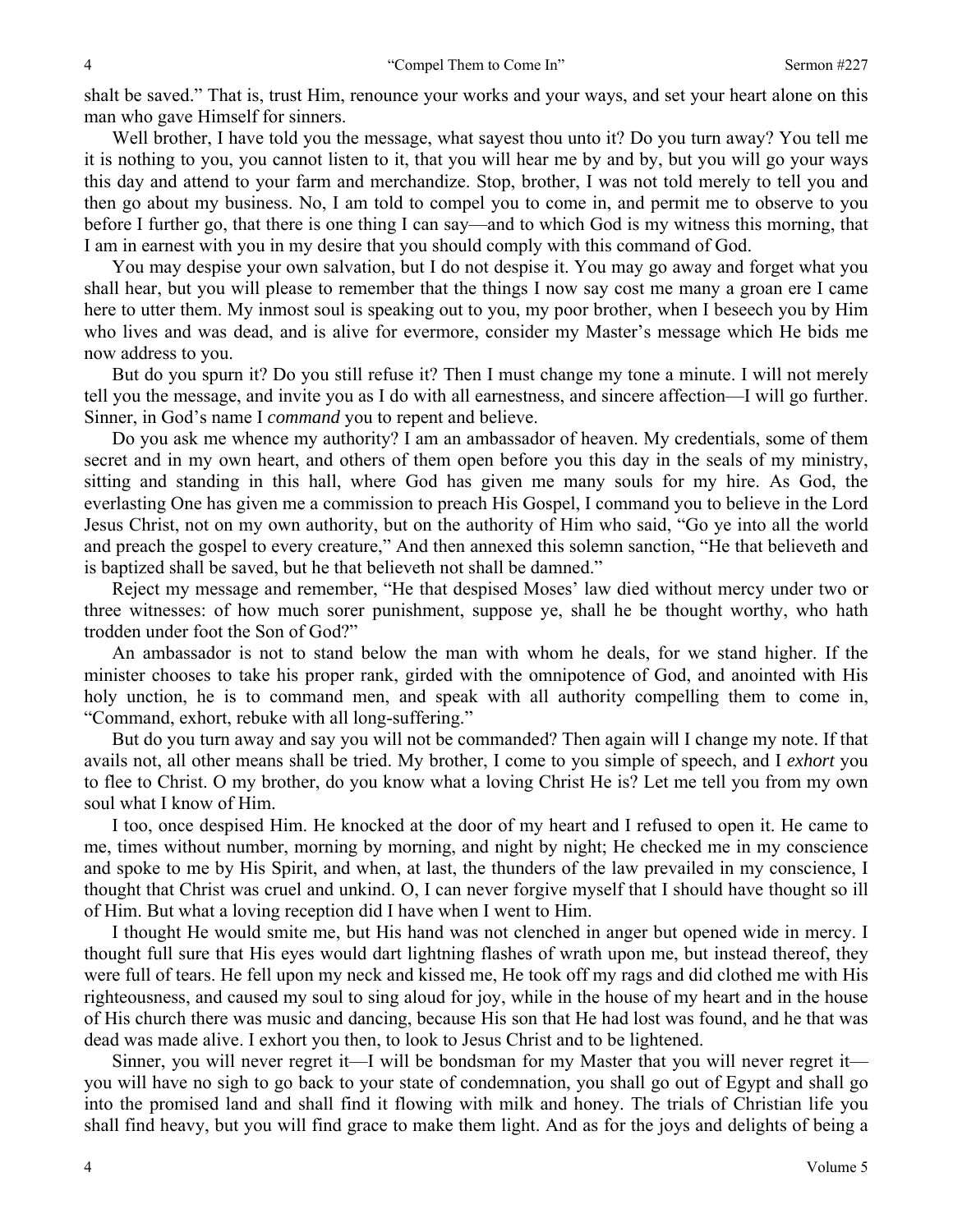child of God, if I lie this day you shall charge me with it in days to come. If you will taste and see that the Lord is good, I am not afraid but that you shall find that He is not only good, but better than human lips ever can describe.

I know not what arguments to use with you. I appeal to your own self-interests. Oh, my poor friend, would it not be better for you to be reconciled to the God of heaven than to be His enemy? What are you getting by opposing God? Are you the happier for being His enemy? Answer, pleasure seeker, have you found delights in that cup? Answer me, self-righteous man, have you found rest for the sole of your foot in all your works? Oh, you that go about to establish your own righteousness, I charge you let conscience speak. Have you found it to be a happy path?

Ah, my friend, "Wherefore dost thou spend thy money for that which is not bread, and thy labor for that which satisfieth not; hearken diligently unto me, and eat ye that which is good, and let your soul delight itself in fatness." I exhort you by everything that is sacred and solemn, everything that is important and eternal, flee for your lives, look not behind you, stay not in all the plain, stay not until you have proved, and found an interest in the blood of Jesus Christ, that blood which cleanses us from all sin.

Are you still cold and indifferent? Will not the blind man permit me to lead him to the feast? Will not my maimed friend put his hand upon my shoulder and permit me to assist him to the banquet? Will not the poor man allow me to walk side by side with him? Must I use some stronger words? Must I use some other compulsion to compel you to come in?

Sinners, this one thing I am resolved upon this morning, if you be not saved ye shall be without excuse. Ye, from the grey-headed down to the tender age of childhood, if ye this day lay not hold on Christ, your blood shall be on your own head. If there be power in man to bring his fellow (as there is when man is helped by the Holy Spirit), that power shall be exercised this morning, God helping me.

Come, I am not to be put off by your rebuffs, if my exhortation fails, I must come to something else. My brother, I ENTREAT you, I entreat you stop and consider. Do you know what it is you are rejecting this morning? You are rejecting Christ, your only Savior. "Other foundation can no man lay," "There is none other name given among men whereby we must be saved."

My brother, I cannot bear that you should do this, for I remember what you are forgetting, the day is coming when you will want a Savior. It is not long ere weary months shall have ended, and your strength begin to decline, your pulse shall fail you, your strength shall depart, and you and the grim monster—death, must face each other. What will you do in the swellings of Jordan without a Savior? Deathbeds are stony things without the Lord Jesus Christ. It is an awful thing to die anyhow, he who has the best hope and the most triumphant faith, finds that death is not a thing to laugh at.

It is a terrible thing to pass from the seen to the unseen, from the mortal to the immortal, from time to eternity, and you will find it hard to go through the iron gates of death without the sweet wings of angels to conduct you to the portals of the skies. It will be a hard thing to die without Christ. I cannot help thinking of you. I see you acting the suicide this morning, and I picture myself standing at your bedside and hearing your cries, and knowing that you are dying without hope. I cannot bear that.

I think I am standing by your coffin now, and looking into your clay-cold face and saying, "This man despised Christ and neglected the great salvation." I think what bitter tears I shall weep then, if I think that I have been unfaithful to you, and how those eyes fast closed in death, shall seem to chide me and say, "Minister, I attended the Music Hall, but you were not in earnest with me, you amused me, you preached to me, but you did not plead with me. You did not know what Paul meant when he said, 'As though God did beseech you by us we pray you in Christ's stead, be ye reconciled to God.'"

I entreat you let this message enter your heart for another reason. I picture myself standing at the bar of God. As the Lord lives, the day of judgment is coming. You believe that? You are not an infidel, your conscience would not permit you to doubt the Scripture. Perhaps you may have pretended to do so, but you cannot. You feel there must be a day when God shall judge the world in righteousness. I see you standing in the midst of that throng, and the eye of God is fixed on you. It seems to you that He is not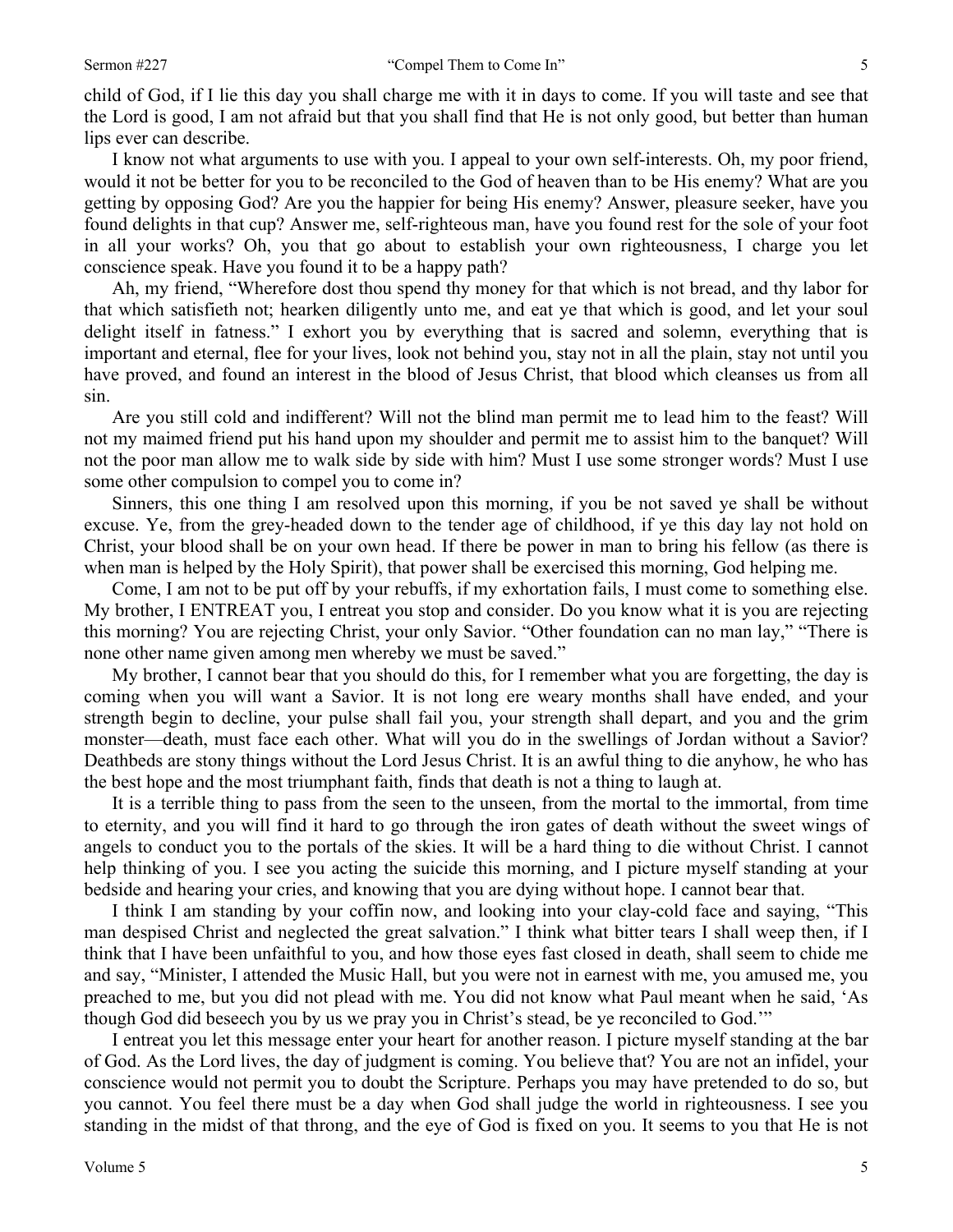looking anywhere else, but only upon you, and He summons you before Him, and He reads your sins and He cries, "Depart ye cursed into everlasting fire in hell!"

My hearer, I cannot bear to think of you in that position, it seems as if every hair on my head must stand on end to think of any hearer of mine being damned. Will you picture yourselves in that position? The word has gone forth, "Depart, ye cursed." Do you see the pit as it opens to swallow you up? Do you listen to the shrieks and the yells of those who have preceded you to that eternal lake of torment? Instead of picturing the scene, I turn to you with the words of the inspired prophet and I say, "Who among us shall dwell with the devouring fire? Who among us shall dwell with everlasting burnings?"

Oh! my brother, I cannot let you put away religion thus, no, I think of what is to come after death. I should be destitute of all humanity if I should see a person about to poison himself, and did not dash away the cup, or if I saw another about to plunge from London Bridge, if I did not assist in preventing him from doing so, and I should be worse than a fiend if I did not now, with all love, and kindness, and earnestness, beseech you to "lay hold on eternal life," "to labour not for the meat that perisheth, but for the meat that endureth unto everlasting life."

Some hyper-Calvinists would tell me I am wrong in so doing. I cannot help it. I must do it. As I must stand before my Judge at last, I feel that I shall not make full proof of my ministry unless I entreat with many tears that you would be saved, that you would look unto Jesus Christ and receive His glorious Salvation.

But does not this avail? are all my entreaties lost upon you, do you turn a deaf ear? Then again I change my note. Sinner, I have pleaded with you as a man pleads with his friend, and were it for my *own* life I could not speak more earnestly this morning than I do speak concerning *yours*. I did feel earnest about my own soul, but not a whit more than I do about the souls of my congregation this morning, and therefore, if you put away these entreaties I have something else—I must *threaten* you.

You shall not always have such warnings as these. A day is coming when hushed shall be the voice of every Gospel minister, at least for you, for your ear shall be cold in death. There shall not be any more threating, it shall be the fulfillment of the threating. There shall be no promise, no proclamations of pardon and of mercy, no peace-speaking blood, but you shall be in the land where the Sabbath is all swallowed up in everlasting nights of misery, and where the preachings of the Gospel is forbidden because they would be unavailing.

I charge you then, listen to this voice that now addresses your conscience, for if not, God shall speak to you in His wrath, and say unto you in His hot displeasure, "I called and ye refused; I stretched out my hand and no man regarded; therefore will I mock at your calamity; I will laugh when your fear cometh."

Sinner, I threaten you again. Remember, it is but a short time that you may have to hear these warnings. You imagine that your life will be long, but do you know how short it is? Have you ever tried to think how frail you are? Did you ever see a body when it has been cut in pieces by the anatomist? Did you ever see such a marvelous thing as the human frame?

#### *"Strange, a harp of a thousand strings, Should keep in tune so long."*

Let but one of those cords be twisted, let but a mouthful of food go in the wrong direction, and you may die. The slightest chance, as we have it, may send you swift to death when God wills it. Strong men have been killed by the smallest and slightest accident, and so may you. In the chapel, in the house of God, men have dropped down dead. How often do we hear of men falling in our streets—rolling out of time into eternity, by some sudden stroke. And are you sure that heart of yours is quite sound? Is the blood circulating with all accuracy? Are you quite sure of that? And if it be so, how long shall it be?

O, perhaps there are some of you here that shall never see Christmas day, it may be the mandate has gone forth already, "Set thine house in order, for thou shalt die and not live." Out of this vast

6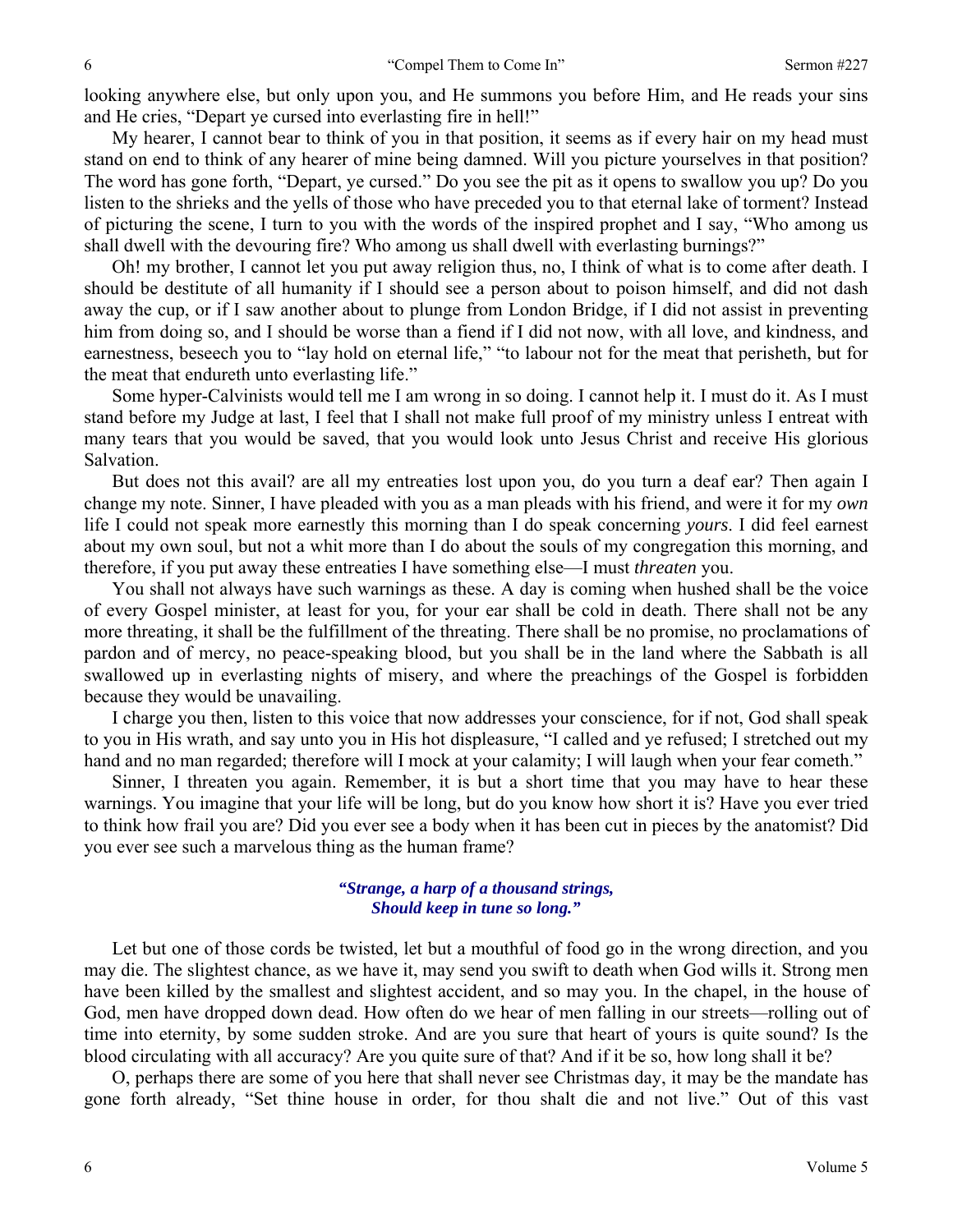7

congregation, I might with accuracy tell how many will be dead in a year, but certain it is that the whole of us shall never meet together again in any one assembly.

Some out of this vast crowd, perhaps some two or three, shall depart ere the New Year shall be ushered in. I remind you then, my brother, that either the gate of salvation may be shut, or else you may be out of the place where the gate of mercy stands. Come then, let the threating have power with you. I do not threaten because I would alarm without cause, but in hopes that a brother's threating may drive you to the place where God has prepared the feast of the Gospel.

And now, *must I turn hopelessly away?* Have I exhausted all that I can say? No, I will come to you again. Tell me what it is, my brother, that keeps you from Christ. I hear one say, "Oh, sir, it is because I feel myself too guilty." That cannot be, my friend, that cannot be. "But sir, I am the chief of sinners." Friend, you are not. The chief of sinners died and went to heaven many years ago, his name was Saul of Tarsus, afterwards called Paul the apostle. He was the chief of sinners, I know he spoke the truth.

"No," but you say still, "I am too vile." You cannot be viler than the *chief* of sinners. You must at least, be second worst. Even supposing you are the worst now alive, you are second worst, for he was chief. But suppose you are the worst, is not that the very reason why you should come to Christ. The worse a man is, the more reason he should go to the hospital or physician. The more poor you are, the more reason you should accept the charity of another.

Now, Christ does not want any merits of yours. He gives freely. The worse you are, the more welcome you are. But let me ask you a question, do you think you will ever get better by stopping away from Christ? If so, you know very little as yet of the way of salvation at all. No, sir, the longer you stay the worse you will grow, your hope will grow weaker, your despair will become stronger, the nail with which Satan has fastened you down will be more firmly clenched, and you will be less hopeful than ever. Come, I beseech you, recollect there is nothing to be gained by delay, but by delay everything may be lost.

"But," cries another, "I feel I cannot believe." No, my friend, and you never will believe if you look first at your believing. Remember, I am not come to invite you to faith, but am come to invite you to Christ. But you say, "What is the difference?" Why, just this, if you first of all say, "I want to believe a thing," you never do it. But your first inquiry must be, "What is this thing that I am to believe?" Then will faith come as the consequence of that search.

Our first business has not to do with faith, but with Christ. Come, I beseech you, on Calvary's mount and see the cross. Behold the Son of God, He who made the heavens and the earth, dying for your sins. Look to Him, is there not power in Him to save? Look at His face so full of pity. Is there not love in His heart to prove Him *willing* to save? Sure sinner, the sight of Christ will help you to believe. Do not believe first, and then go to Christ, or else your faith will be a worthless thing, go to Christ without any faith, and cast yourself upon Him, sink or swim.

But I hear another cry, "Oh, sir, you do not know how often I have been invited, how long I have rejected the Lord." I do not know, and I do not want to know, all I know is that my Master has sent me to compel you to come in, so come along with you now. You may have rejected a thousand invitations, don't make this the thousandth-and-one. You have been up to the house of God, and you have only been Gospel hardened. But do I not see a tear in your eye, come my brother don't be hardened by this morning's sermon.

O, Spirit of the living God, come and melt this heart for it has never been melted, and compel him to come in! I cannot let you go on such idle excuses as that, if you have lived so many years slighting Christ, there are so many reasons why now you should not slight Him. But did I hear you whisper that this was not a convenient time?

Then what must I say to you? When will that convenient time come? Shall it come when you are in hell? Will that time be convenient? Shall it come when you are on your dying bed, and the death throttle is in your throat—shall it come then? Or when the burning sweat is scalding your brow, and then again,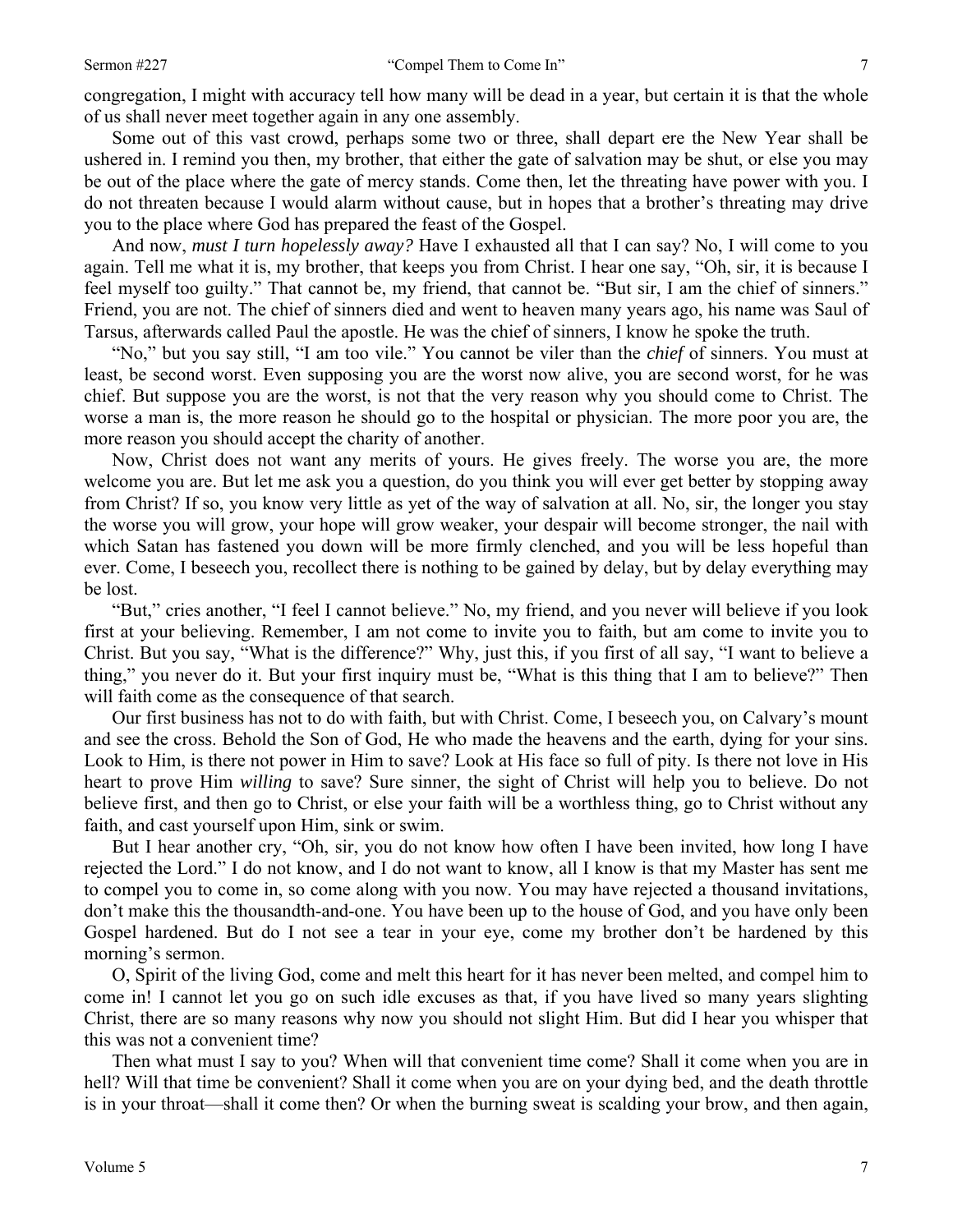when the cold clammy sweat is there, shall those be convenient times? When pains are racking you, and you are on the borders of the tomb?

No, sir, this morning is the convenient time. May God make it so. Remember, I have no authority to ask you to come to Christ *tomorrow*. The Master has given you no invitation to come to Him next Tuesday. The invitation is, *"Today* if ye will hear his voice, harden not your hearts as in the provocation," for the Spirit saith, "today." "Come *now* and let us reason together," why should you put it off? It may be the last warning you shall ever have. Put it off, and you may never weep again in chapel.

You may never have so earnest a discourse addressed to you. You may not be pleaded with as I would plead with you now. You may go away, and God may say, "He is given unto idols, let him alone." He shall throw the reins upon your neck, and then mark—your course is sure, but it is sure damnation and swift destruction!

And now again, is it all in vain? Will you not now come to Christ? Then what more can I do? I have but one more resort, and that shall be tried. I can be permitted to weep for you, I can be allowed to pray for you. You shall scorn the address if you like, you can laugh at the preacher, you shall call him fanatic if you will, he will not chide you, he will bring no accusation against you to the great Judge. Your offense, so far as he is concerned, is forgiven before it is committed, but you will remember that the message that you are rejecting this morning is a message from one who loves you, and it is given to you also by the lips of one who loves you.

You will recollect that you may play your soul away with the devil, that you may listlessly think it a matter of no importance, but there lives at least one who is in earnest about your soul, and one who before he came here wrestled with his God for strength to preach to you, and who when he has gone from this place will not forget his hearers of this morning. I say again, when words fail us we can give tears—for words and tears are the arms with which Gospel ministers compel men to come in. You do not know, and I suppose could not believe, how anxious a man whom God has called to the ministry feels about his congregation, and especially about some of them.

I heard but the other day of a young man who attended here a long time, and his father's hope was that he would be brought to Christ. He became acquainted however, with an infidel, and now he neglects his business, and lives in a daily course of sin. I saw his father's poor wan face, I did not ask him to tell me the story himself, for I felt it was raking up a trouble and opening a sore, I fear sometimes, that good man's grey hairs may be brought with sorrow to the grave.

Young men, you do not pray for yourselves, but your mothers wrestle for you. You will not think of your own souls, but your father's anxiety is exercised for you. I have been at prayer meetings when I have heard children of God pray there, and they could not have prayed with more earnestness and more intensity of anguish if they had been each of them seeking their own soul's salvation. And is it not strange that we should be ready to move heaven and earth for your salvation, and that still you should have no thought for *yourselves,* no regard to eternal things?

Now I turn for one moment to some here. There are some of you here members of Christian churches, who make a profession of religion, but unless I be mistaken in you—and I shall be happy if I am—your profession is a lie. You do not live up to it, you dishonor it, you live in the perpetual practice of absenting yourselves from God's house, if not in sins worse than that.

Now I ask such of you who do not adorn the doctrine of God your Savior, do you imagine that you can call me your pastor, and yet that my soul cannot tremble over you and in secret weep for you? Again, I say it may be but little concern to you how you defile the garments of your Christianity, but it is a great concern to God's hidden ones, who sigh and cry, and groan for the iniquities of the professors of Zion.

Now does anything else remain to the minister besides weeping and prayer? Yes, there is one thing else. God has given to His servants not the power of regeneration, but He has given them something akin to it. It is impossible for any man to regenerate his neighbor, and yet how are men born to God? Does not the apostle say of such an one that he was begotten by him in his bonds.